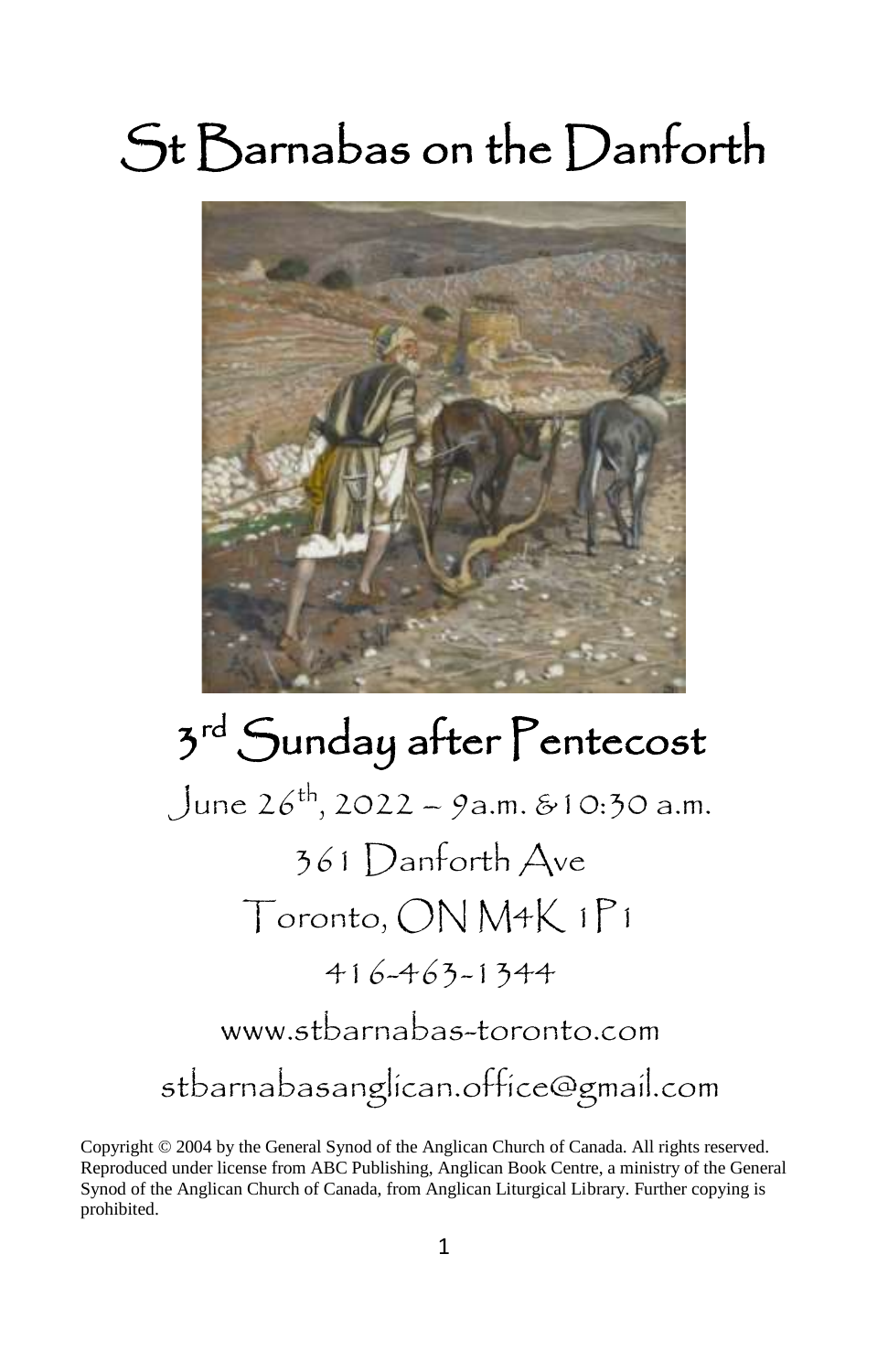# 9:00 a.m. Said Eucharist

*Anointing will be administered before and after communion to those wishing to receive it.*

# **Acknowledgment of Indigenous Territory**

This sacred land is the territory of several Indigenous Nations – the Wendat, the Haudenosaunee, and the Anishinaabe, with special recognition to the Mississaugas of the Credit First Nation. We also acknowledge that we are on the shores of Niigaani-gichigami/Lake Ontario. This territory is governed by the Dish With One Spoon Wampum Belt Treaty, an agreement between the Haudenosaunee Confederacy and the Anishinaabe Confederacy to peaceably share and sustain the life of the Great Lakes. In the spirit of that Treaty we seek to place at the centre of our gatherings the values of respectful reciprocity, diversity, peace, responsibility, and mutual aid.

The Gathering of the Community BAS 230

## **Collect of the Day:**

*Celebrant:* Almighty God, you have taught us through your Son that love fulfils the law. May we love you with all our heart, all our soul, all our mind, and all our strength, and may we love our neighbour as ourselves; through Jesus Christ our Lord, who lives and reigns with you and the Holy Spirit, one God, now and for ever.

*All:* **Amen.**

| <b>The Proclamation of the Word</b> (as printed on page 4) |  |  |
|------------------------------------------------------------|--|--|
|                                                            |  |  |

| <b>Sermon:</b>   | Rev. Jeanette Lewis                                       |                |
|------------------|-----------------------------------------------------------|----------------|
| The Nicene Creed |                                                           | <b>BAS 234</b> |
|                  | The Prayers of the People<br>(Please stand, sit or kneel) | <b>BAS 235</b> |
|                  | Confession and Absolution                                 | <b>BAS 238</b> |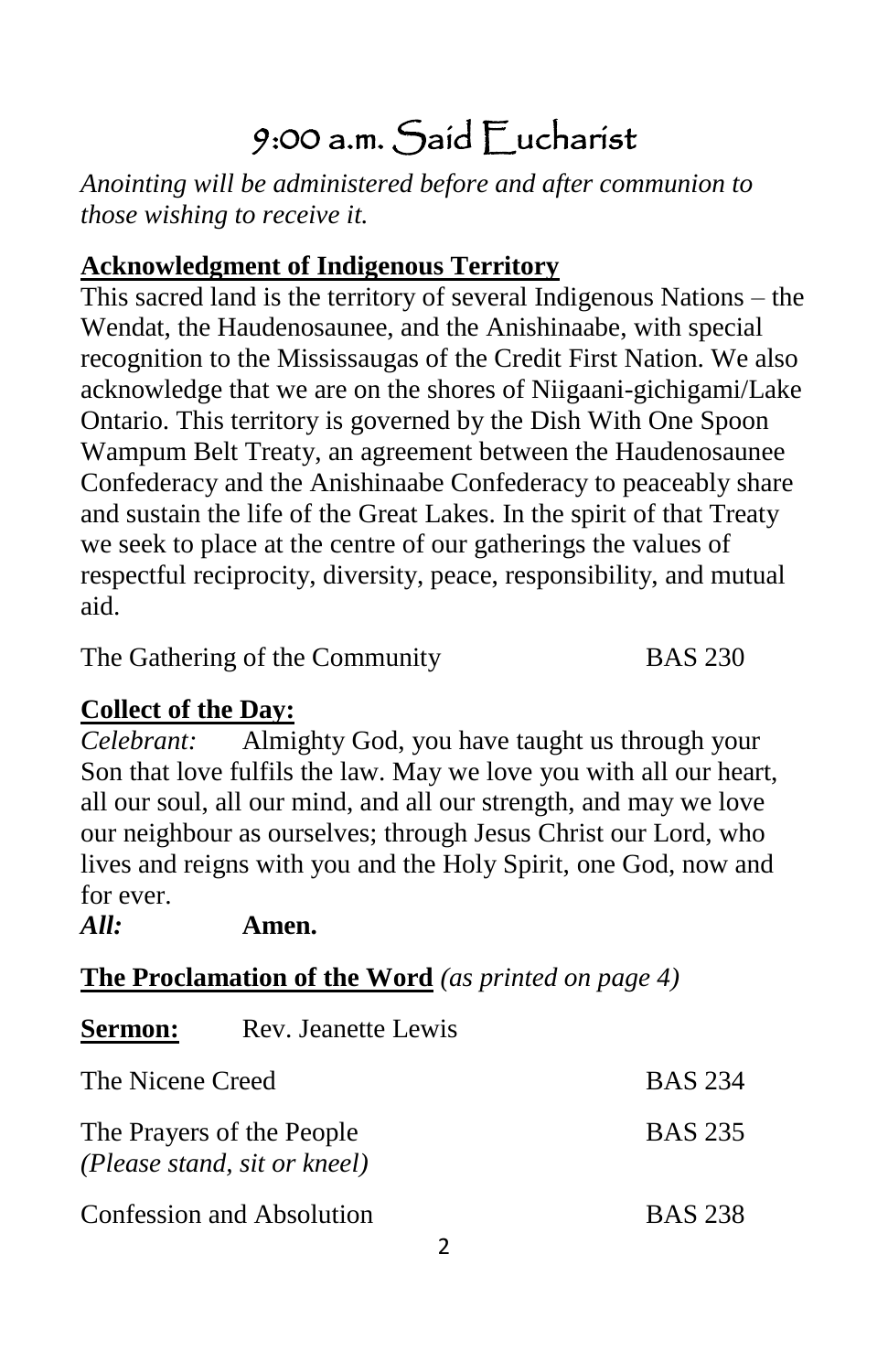The Peace BAS 240 *(Please exchange the Peace however you are comfortable doing it.)*

#### **Prayer over the Gifts**:

*Celebrant:* God of wisdom, receive all we offer you this day. Enrich our lives with the gifts of your Spirit, that we may follow the way of our Lord Jesus Christ, and serve one another in freedom. We ask this in his name.

*All:* **Amen**.

| Eucharistic Prayer A      | <b>BAS 241</b> |
|---------------------------|----------------|
| The Lord's Prayer         | <b>BAS 245</b> |
| The Breaking of the Bread | <b>BAS 246</b> |
| Agnus Dei                 | <b>BAS 247</b> |
| Anointing                 | <b>BAS 555</b> |

Communion

#### **Prayer after Communion**

*Celebrant:* God of power, we are nourished by the riches of your grace. Raise us to new life in your Son Jesus Christ and fit us for his eternal kingdom, that all the world may call him Lord. We ask this in his name. *All:* **Amen.** 

| Au.                        | лшен.                          |                |
|----------------------------|--------------------------------|----------------|
| Doxology                   |                                | <b>BAS 247</b> |
|                            | The Blessing and Announcements |                |
| The Dismissal first option |                                | <b>BAS 249</b> |
|                            |                                |                |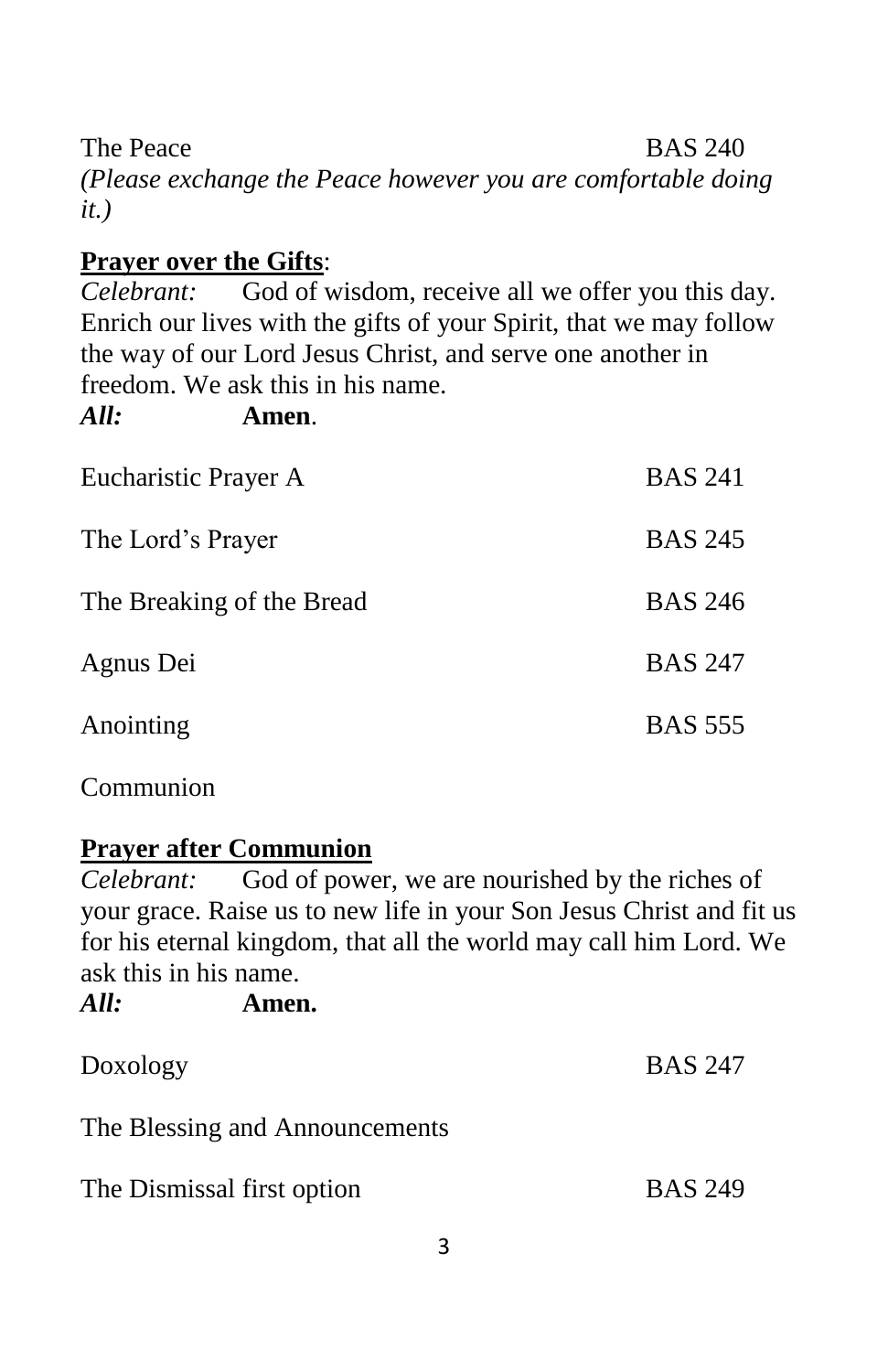# 10:30 a.m. Eucharist

*Anointing will be administered before and after communion to those wishing to receive it.*

**Organ Prelude:** Air and Variations ("The Harmonious Blacksmith"), from Suite in E Major, HWV 430 – G. F. Handel (1685-1759)

**Opening Hymn:** 564 Lead Us, Heavenly Father, Lead Us

## **Acknowledgment of Indigenous Territory** *(as printed on page 2)*

The Gathering of the Community BAS 230

#### **Collect of the Day:**

*Celebrant:* Almighty God, you have taught us through your Son that love fulfils the law. May we love you with all our heart, all our soul, all our mind, and all our strength, and may we love our neighbour as ourselves; through Jesus Christ our Lord, who lives and reigns with you and the Holy Spirit, one God, now and for ever.

#### *All:* **Amen.**

# **The Proclamation of the Word**

**A READING FROM 2 KINGS** read by Fiona Strachan Now when the LORD was about to take Elijah up to heaven by a whirlwind, Elijah and Elisha were on their way from Gilgal. Elijah said to Elisha, "Stay here, for the LORD has sent me as far as Bethel." But Elisha said, "As the LORD lives and as you yourself live, I will not leave you." So they went down to Bethel. Then Elijah said to him, "Stay here, for the LORD has sent me to the Jordan." But he said, "As the LORD lives and as you yourself live, I will not leave you." So the two of them went on. Fifty men of the company of prophets also went and stood at some distance from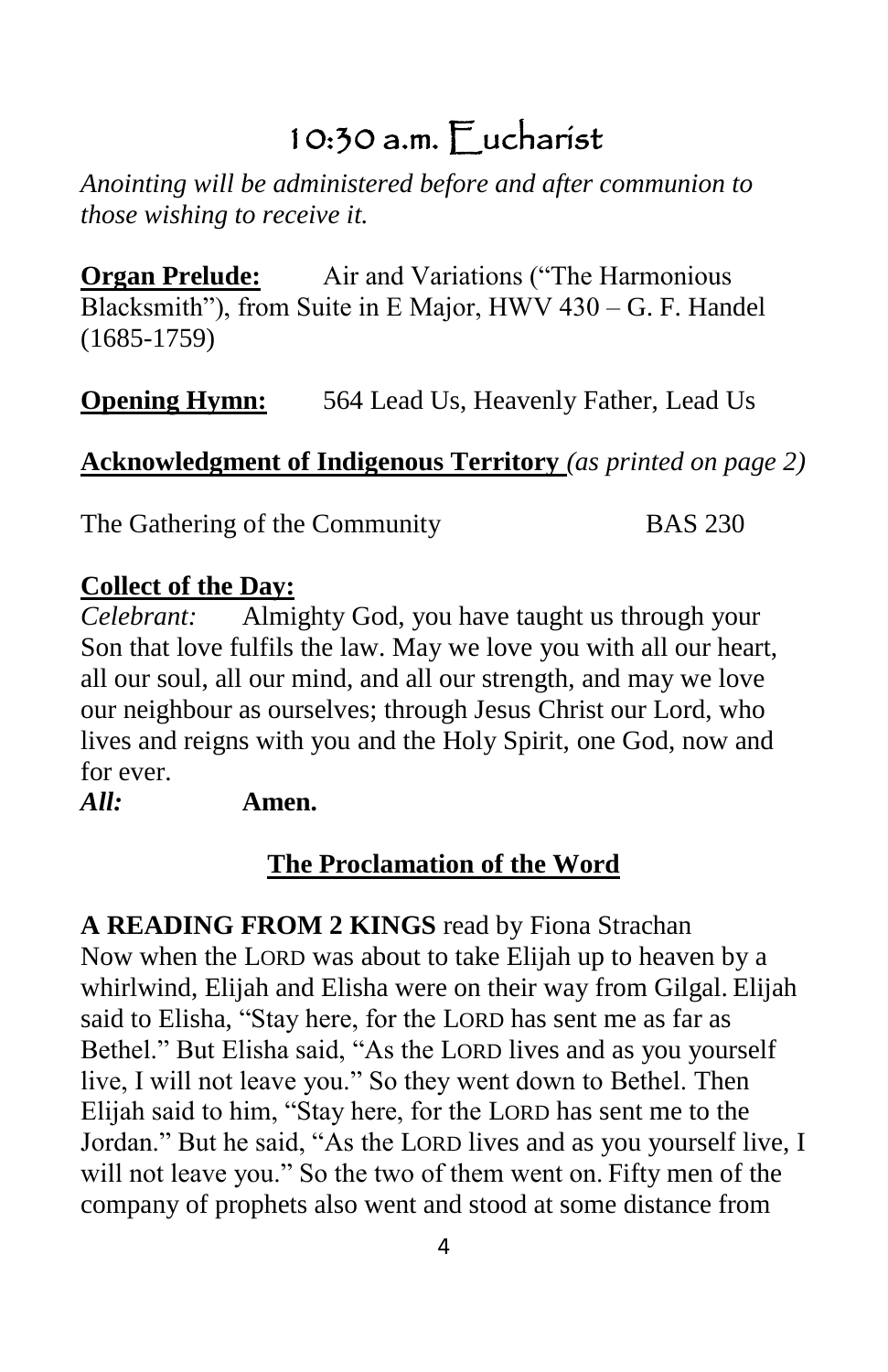them, as they both were standing by the Jordan. Then Elijah took his mantle and rolled it up and struck the water; the water was parted to the one side and to the other, and the two of them crossed on dry ground. When they had crossed, Elijah said to Elisha, "Tell me what I may do for you before I am taken from you." Elisha said, "Please let me inherit a double share of your spirit." He responded, "You have asked a hard thing, yet if you see me as I am being taken from you, it will be granted you; if not, it will not." As they continued walking and talking, a chariot of fire and horses of fire separated the two of them, and Elijah ascended in a whirlwind into heaven. Elisha kept watching and crying out, "Father, father! The chariots of Israel and its horsemen!" But when he could no longer see him, he grasped his own clothes and tore them in two pieces. He picked up the mantle of Elijah that had fallen from him and went back and stood on the bank of the Jordan. He took the mantle of Elijah that had fallen from him and struck the water. He said, "Where is the LORD, the God of Elijah? Where is he?" He struck the water again, and the water was parted to the one side and to the other, and Elisha crossed over. (2 Kings 2:1-2, 6-14)

*Reader:* The word of the Lord. *All:* **Thanks be to God.**

**PSALM 77:1-2, 11-20** *(read responsively)* **BAS 804**

#### *All:* **Glory to the Father, and to the Son and to the Holy Spirit, as it was in the beginning is now and ever shall be, world without end. Amen**

#### **A READING FROM THE LETTER OF PAUL TO THE GALATIANS** read by Fiona Strachan

For freedom Christ has set us free. Stand firm, therefore, and do not submit again to a yoke of slavery. For you were called to freedom, brothers and sisters, only do not use your freedom as an opportunity for self-indulgence, but through love become enslaved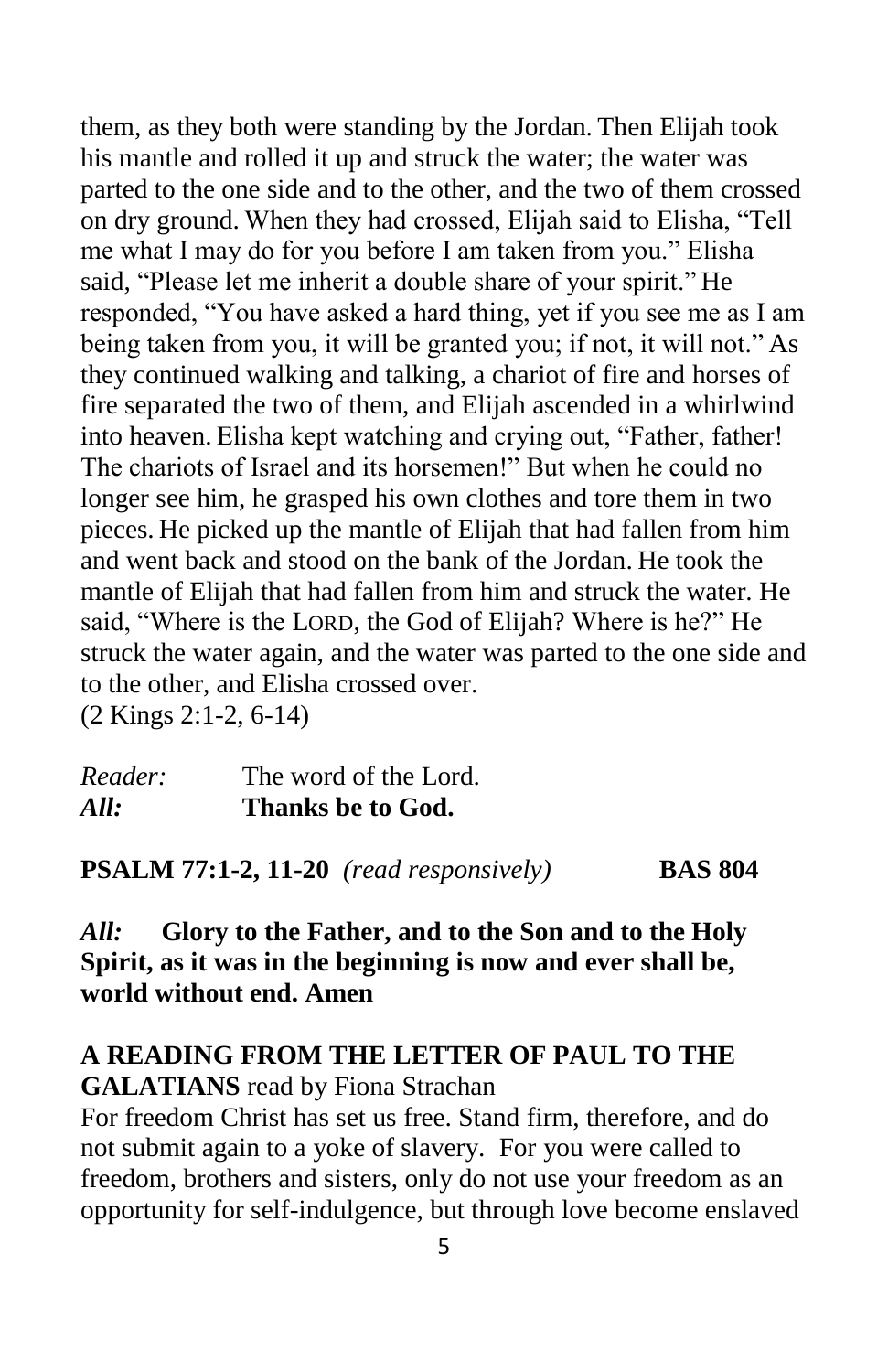to one another. For the whole law is summed up in a single commandment, "You shall love your neighbor as yourself." If, however, you bite and devour one another, take care that you are not consumed by one another. Live by the Spirit, I say, and do not gratify the desires of the flesh. For what the flesh desires is opposed to the Spirit, and what the Spirit desires is opposed to the flesh, for these are opposed to each other, to prevent you from doing what you want. But if you are led by the Spirit, you are not subject to the law. Now the works of the flesh are obvious: sexual immorality, impurity, debauchery, idolatry, sorcery, enmities, strife, jealousy, anger, quarrels, dissensions,

factions, envy, drunkenness, carousing, and things like these. I am warning you, as I warned you before: those who do such things will not inherit the kingdom of God. By contrast, the fruit of the Spirit is love, joy, peace, patience, kindness, generosity, faithfulness, gentleness, and self-control. There is no law against such things. And those who belong to Christ have crucified the flesh with its passions and desires. If we live by the Spirit, let us also be guided by the Spirit.

(Galatians 5:1, 13-25)

| Reader:<br>All: | The word of the Lord.<br>Thanks be to God.         |
|-----------------|----------------------------------------------------|
| Deacon:         | The Lord be with you.                              |
| All:            | And also with you.                                 |
| Deacon:         | The Holy Gospel of our Lord Jesus Christ according |
| to Luke         |                                                    |

*All:* **Glory to you, Lord Jesus Christ.**

When the days drew near for him to be taken up, he set his face to go to Jerusalem. And he sent messengers ahead of him. On their way they entered a village of the Samaritans to prepare for his arrival, but they did not receive him because his face was set toward Jerusalem. When his disciples James and John saw this, they said, "Lord, do you want us to command fire to come down from heaven and consume them?" But he turned and rebuked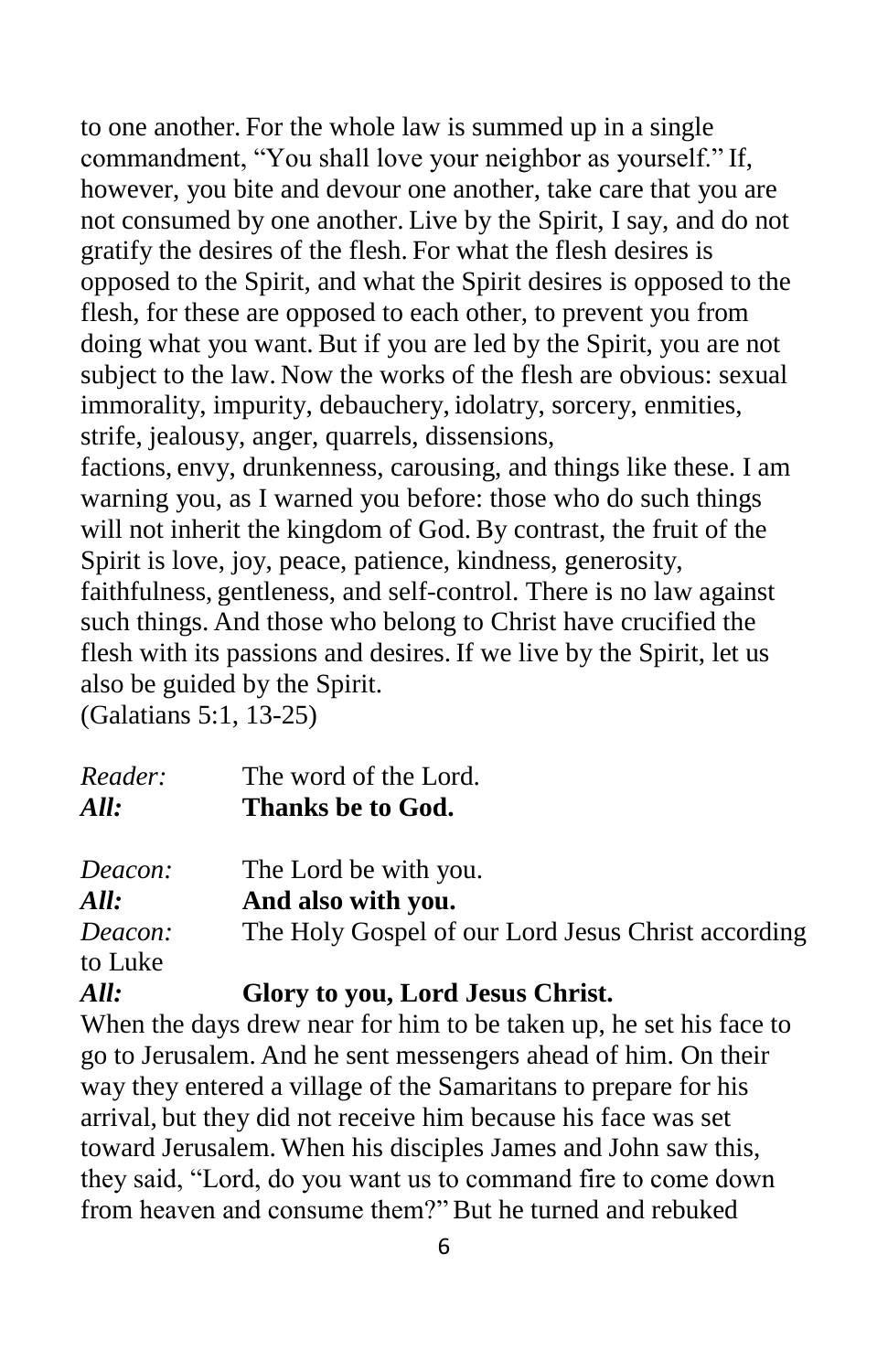them. Then they went on to another village. As they were going along the road, someone said to him, "I will follow you wherever you go." And Jesus said to him, "Foxes have holes, and birds of the air have nests, but the Son of Man has nowhere to lay his head." To another he said, "Follow me." But he said, "Lord, first let me go and bury my father." And Jesus said to him, "Let the dead bury their own dead, but as for you, go and proclaim the kingdom of God." Another said, "I will follow you, Lord, but let me first say farewell to those at my home." And Jesus said to him, "No one who puts a hand to the plow and looks back is fit for the kingdom of God."

(Luke 9:51-62)

| Deacon: | The Gospel of Christ.             |
|---------|-----------------------------------|
| All:    | Praise to you, Lord Jesus Christ. |

**Sermon:** Rev. Jeanette Lewis

**Affirmation of Faith** (*Please rise in body or in spirit.*) The Nicene Creed BAS 234

**The Prayers of the People** by Louise MacKenzie *(Please stand, sit or kneel)*

Prayer of Confession and Absolution BAS 238

The Peace BAS 240

*(Please exchange the Peace however you are comfortable doing it.)*

**Offertory Hymn:** 551 My Faith Looks Up to Thee

#### **The Celebration of the Eucharist**

*Baptized Christians of all ages are welcome to receive Holy Communion.*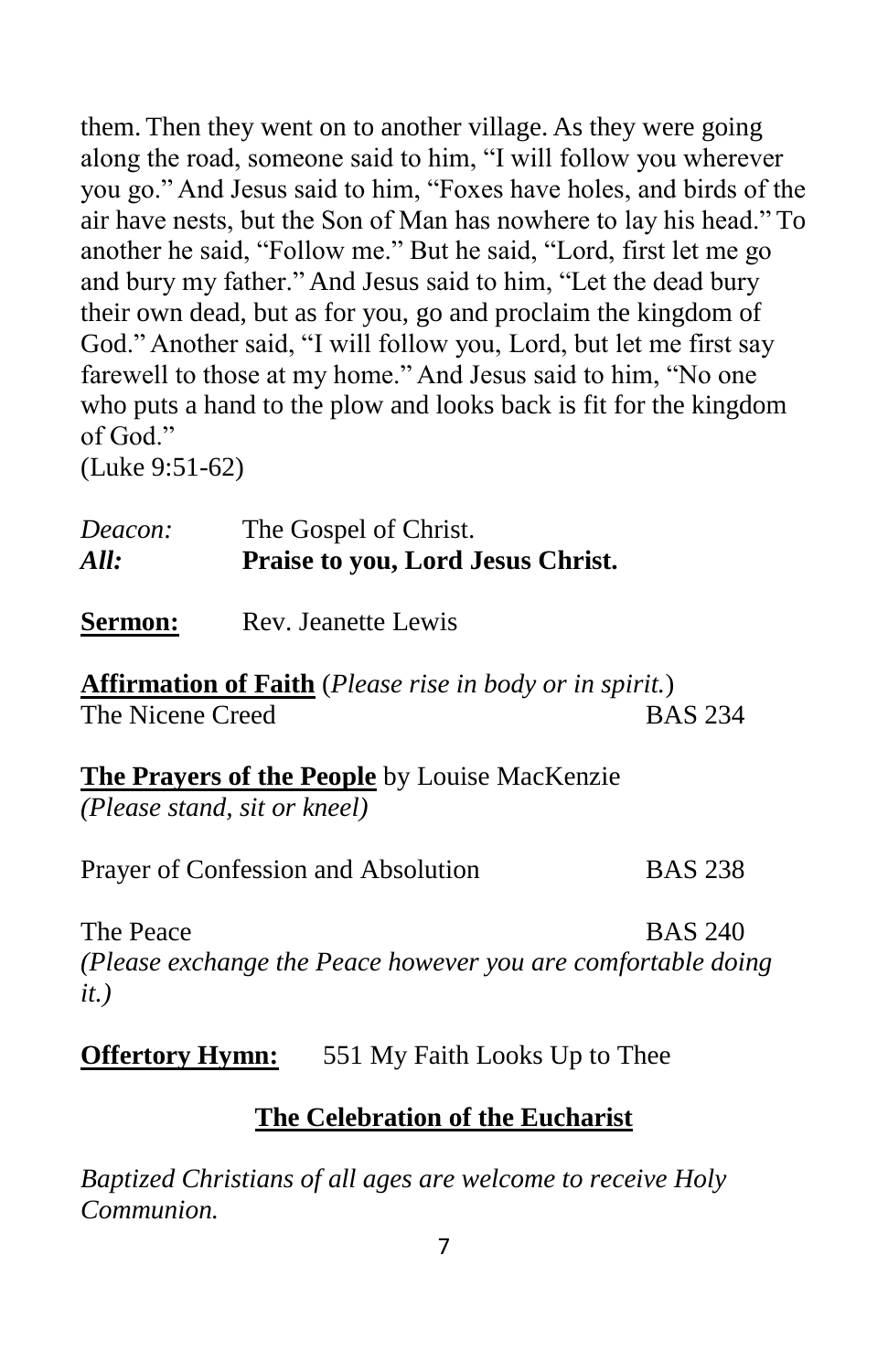#### **Prayer over the Gifts**:

*Celebrant:* God of wisdom, receive all we offer you this day. Enrich our lives with the gifts of your Spirit, that we may follow the way of our Lord Jesus Christ, and serve one another in freedom. We ask this in his name. *All:* **Amen**.

#### **The Great Thanksgiving**

| Eucharistic Prayer A      | <b>BAS 241</b> |
|---------------------------|----------------|
| The Lord's Prayer         | <b>BAS 245</b> |
| The Breaking of the Bread | <b>BAS 246</b> |

**Agnus Dei (said) O Lamb of God, that takest away the sin of the world: have mercy upon us. O Lamb of God, that takest away the sin of the world: have mercy upon us. O Lamb of God, that takest away the sin of the world: grant us thy peace**

| Anointing |  |
|-----------|--|
|           |  |

 $BAS$  555

*Celebrant:* Those wishing to do so may make their spiritual communion by joining in this prayer with me now:

*All:* **I worship and adore you, Lord Jesus Christ, present in the Holy Sacrament and in your people, who are gathered in spirit. In this moment I join with them to receive you in my heart, and in our community. May you, enthroned on the altar, be now enthroned in my heart; may you, present in bread and wine, feed and renew my soul; may you, who give yourself to us again, fill us with grace, and heavenly blessing. Even as I am fed, may my hunger for you and for your reign of**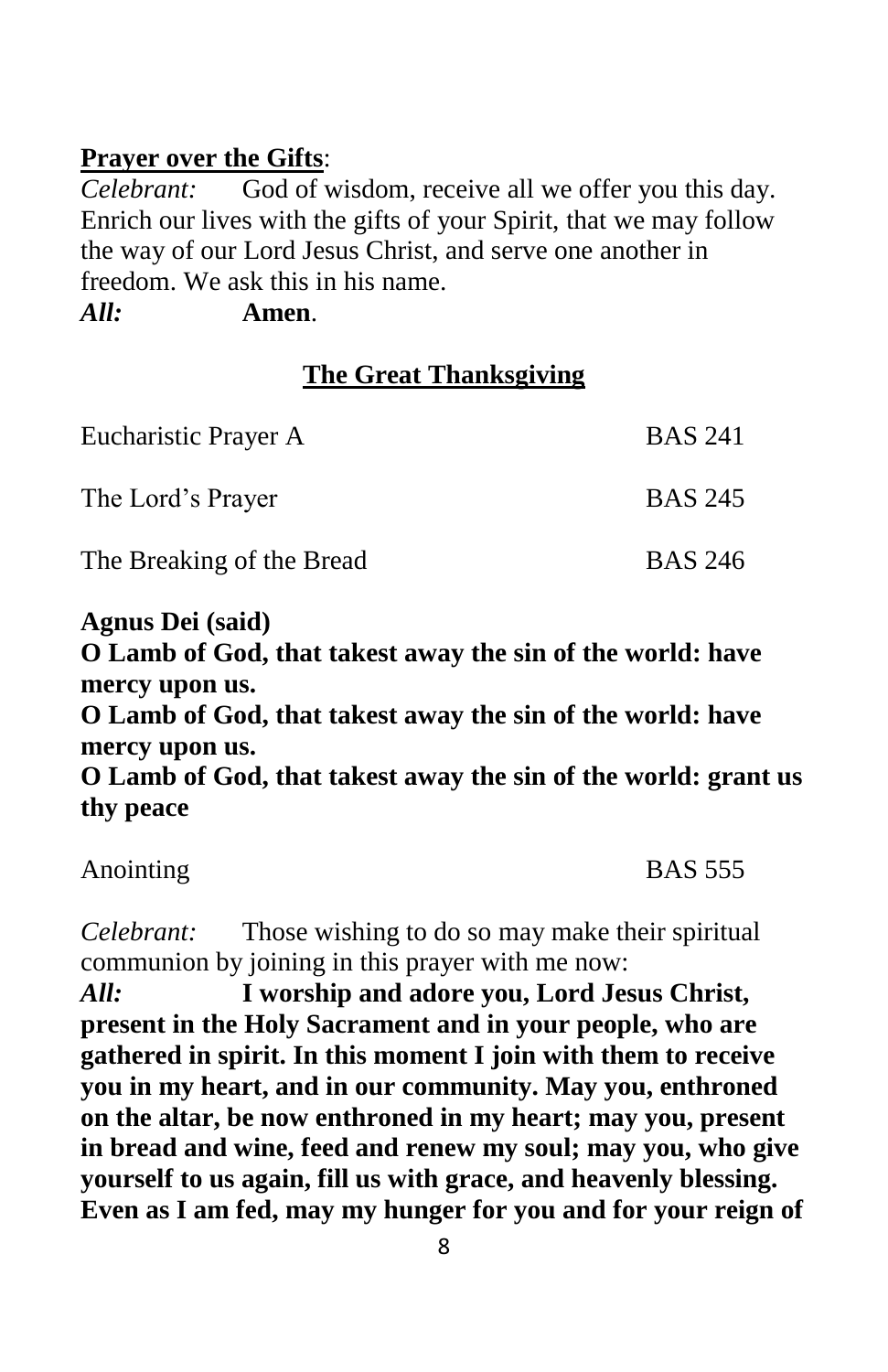9

**justice and peace increase, that I may, with your Spirit, work for that day when your reign shall come on earth as it is in heaven. Amen.**

*Celebrant:* The gifts of God for the People of God. *All:* **Thanks be to God.**

*(After the Choir has received Communion, you may proceed up to the altar rail for a wafer or a blessing. Please remember to use the sanitizer on the way back to your seat.)*

# **Prayer after Communion**

*Celebrant:* God of power, we are nourished by the riches of your grace. Raise us to new life in your Son Jesus Christ and fit us for his eternal kingdom, that all the world may call him Lord. We ask this in his name.

*All:* **Amen.** 

Doxology BAS 247

Blessing and Announcements

**Closing Hymn:** 565 Guide Me, O Thou Great Jehovah

The Dismissal first option BAS 249

**Organ Postlude:** Prelude and Fugue in G Major, BWV 557 – J. S. Bach (1685-1750)

#### **The flowers at the altar are given to the glory of God and in loving memory of family and friends, the gift of Jane Smith.**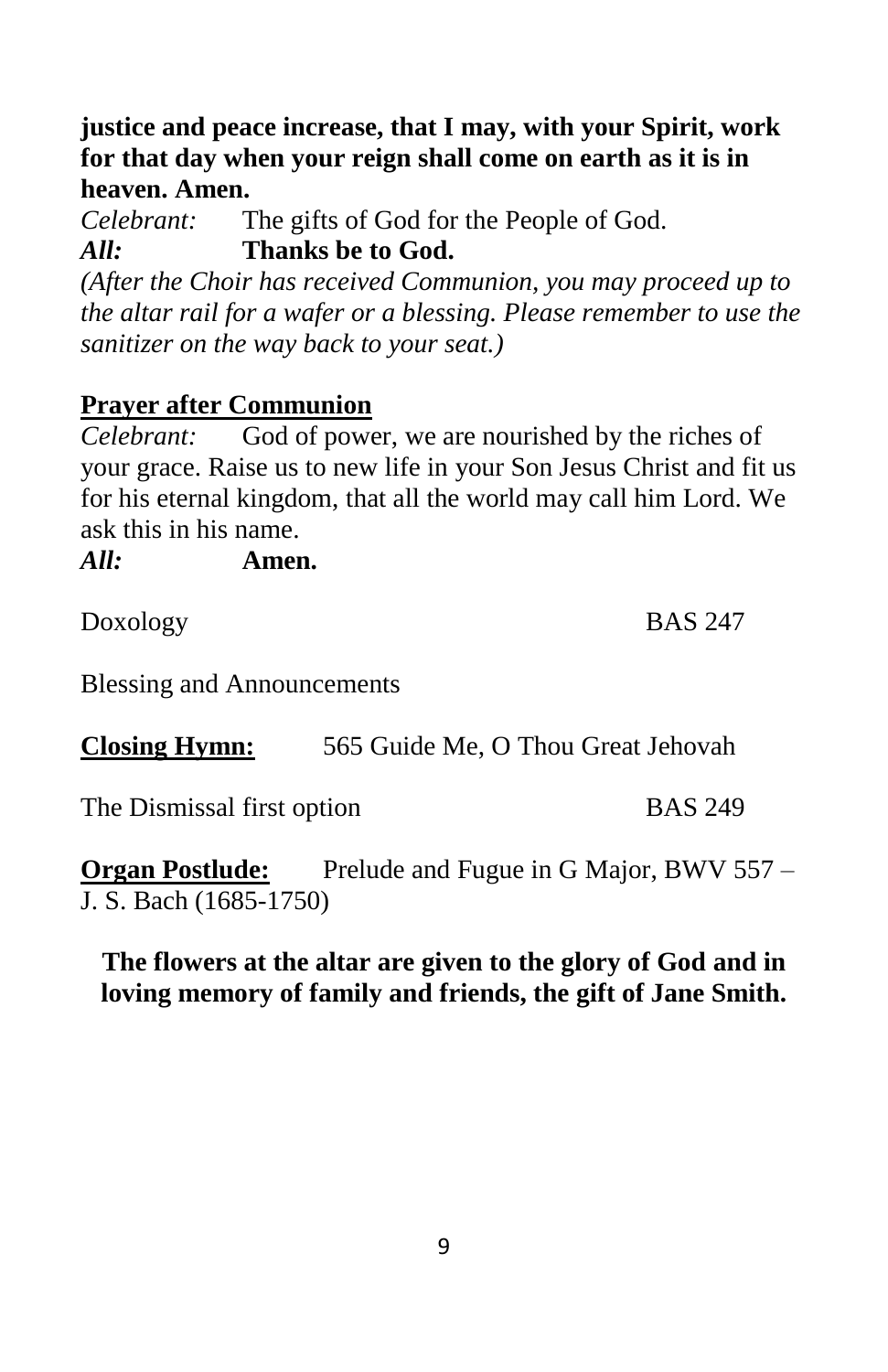#### **Today we remember in our prayers:**

**Anglican Cycle:** Province of the Episcopal Church of Sudan **Diocesan Cycle:** Nottawasaga Deanery **Deanery Cycle:** St. John's Norway **Parish Cycle:** Our Representatives Working with the Refugee Groups **Outreach & Advocacy Cycle:** St. John, Whitby; St. John, Willowdale; St. John, York Mills

#### **Today's Liturgical Team**

| Presider & Preacher:      | Rev. Jeanette Lewis       |
|---------------------------|---------------------------|
| Deacon:                   | Rev. Grace Caldwell       |
| Intercessor:              | Louise MacKenzie          |
| Chancel Guild 9am:        | PC Smith, Darlene Snyder, |
|                           | Daniel Kushner            |
| Chancel Guild 10:30am:    | Rev. Grace Caldwell       |
| Organist and Choirmaster: | Konrad Harley             |
|                           |                           |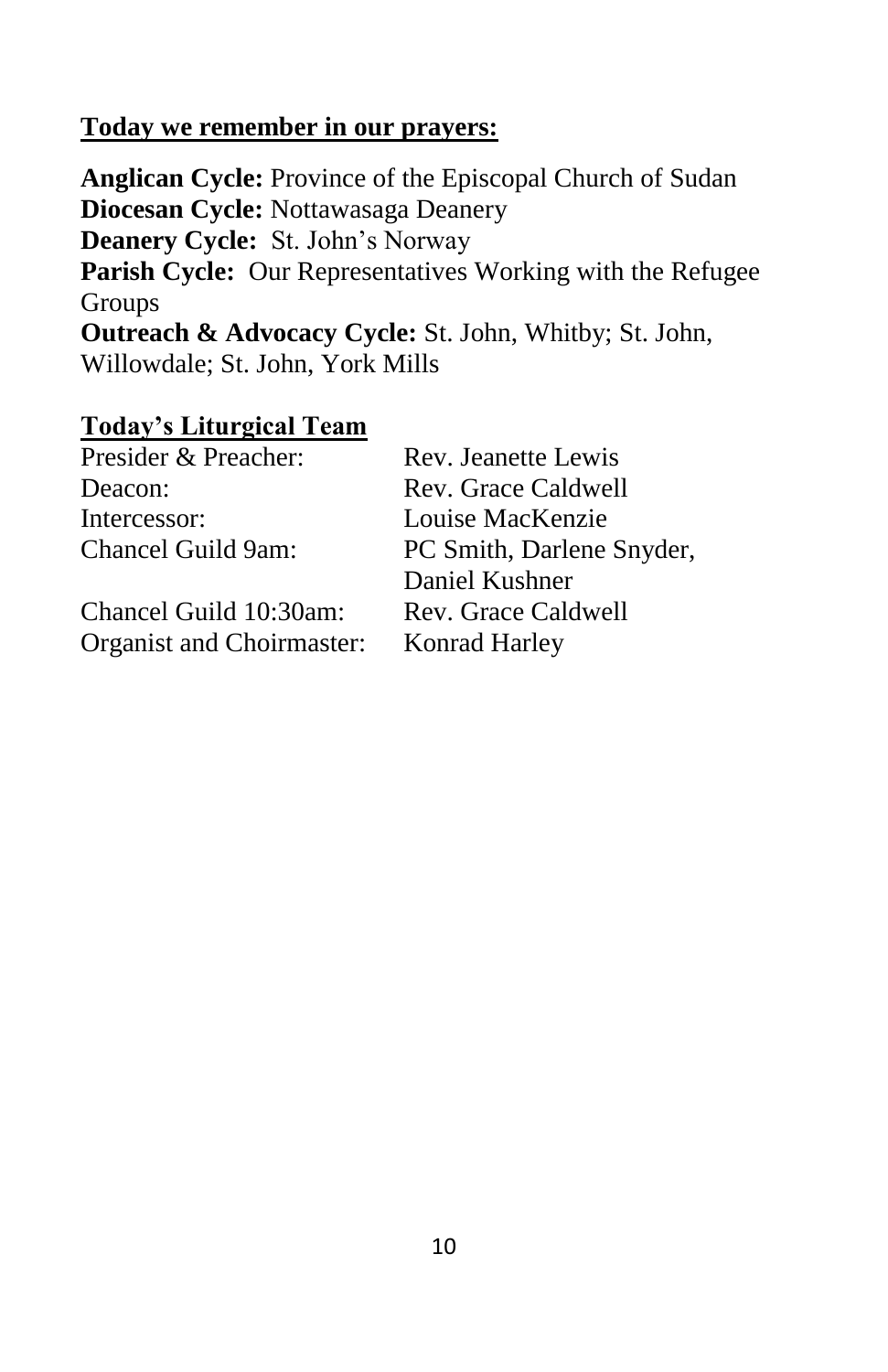## **LIFE AND MINISTRY OF OUR COMMUNITY**

The office hours are Monday 1pm to 4pm, Tuesday and Wednesday 9am to 3:30pm.

**St. Aidan's in the Beach Choir Camp** for children ages 6-14 from Monday July  $18^{th}$  to Friday July  $22^{nd}$  from 9am to 4pm. Registration is \$100 for the week. Please see the events page for more information [www.stbarnabas-toronto.com](http://www.stbarnabas-toronto.com/) or email [music@staidansinthebeach.com](mailto:music@staidansinthebeach.com)

**Sunday dedications are still very much welcome** at a cost of \$100.00. We recognize that this amount may be too expensive for some parishioners, so whatever amount you are able to pay will help defray the costs. Sunday, July 10 and 31 are available for flowers. There are also Sundays in August available as well. Please contact Lynda Davenport to make arrangements. Thank you.

**Day by Day for August to October is available** at the back of the church. Any donation toward the Day by Day is welcome.

Shop, eat, enjoy live music on the Danforth and then take an art break. **Riverdale Art Show & Sale** in the church on **Friday August 5th, 6pm to 9pm** and **Saturday August 6th, 11am to 6pm**. 100's of new and original artworks by local artists. Thank you for supporting local artists and St. Barnabas community projects. Enjoy the show!